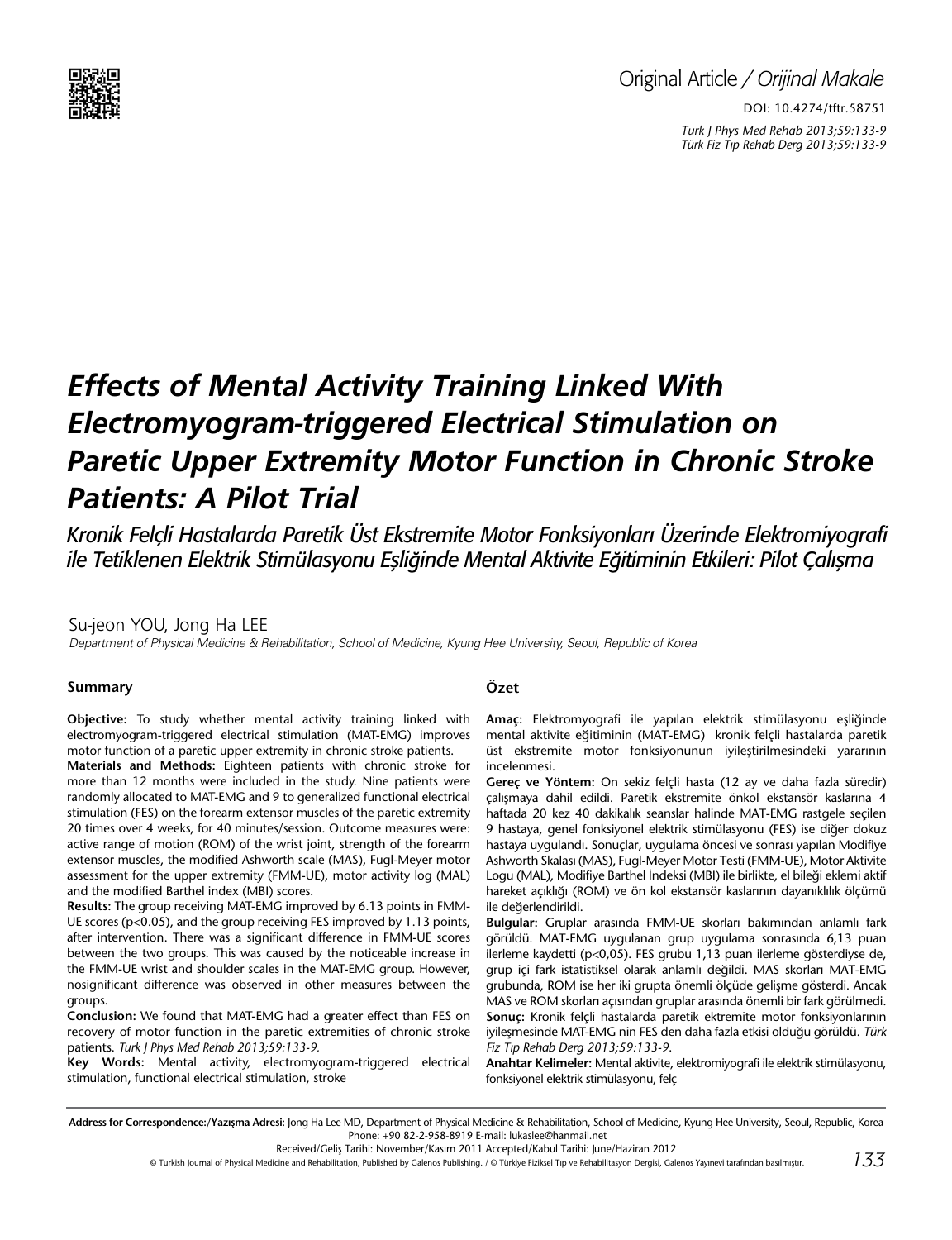### **Introduction**

Paresis of the upper extremities after stroke may limit the overall function in patients and has a negative effect on body image, resulting in psychological problems. In patients with little or no volitional action at paretic sites after 6 months or longer, contracture of the joints, loss of motor skills, and wholebody dysfunction may worsen. Conventional therapy, such as neurodevelopmental treatment does not effectively address these problems (1). Recently, constraint-induced movement therapy was introduced to manage stroke patients with paretic upper extremities (2,3). However, in patients with little or no motor function in the paretic hand or arm, the therapy is difficult to apply. Alternatively, neuromuscular electrical stimulation is a current approach for improving wrist and finger extension (4,5). Generalized functional electrical stimulation (FES) consists of cycles of contraction and rest due to preset, repetitive electrical stimulation requiring no volitional action of the patient (6,7). Another type of electrical stimulation, electromyogram (EMG)-triggered electrical stimulation, is an approach that elicits muscle contraction through EMG signals generated by voluntary muscle activity in the affected muscle (8,9). In previous studies, EMG-triggered stimulation was reported to have a greater effect on motor activity and functional ability than simple and preset electrical stimulation (4). However, these studies did not show a significant difference between EMG-triggered stimulation and FES (8-10).

Recently, mental practice (MP) has been introduced as another rehabilitation technique to improve motor function in stroke patients. MP was known to activate the same neuromuscular structures as physical practice of the same skills. But most studies on MP were conducted including physical practice (11,12). Some researchers asserted that they did not find any benefit of mental activity training in stroke patients (13). Therefore, further studies about the effect of MP are needed.

Mental activity training linked with EMG-triggered electrical stimulation (MAT-EMG) introduced in this trial is an approach that improves motor function of a paretic extremity by repetitive training using mental imaging (such as thinking of elevating or waving the hand or arm) combined with an instrument built in EMG. In this intervention, mental activity training was the main concern, and EMG-triggered stimulation is used as a tool to improve ability to execute the mental activity.

In this trial, mental activity training was an ideomotor training that the subject practiced mentally without executing the real movement. The patient imagined a specific movement (for example, waving the hand, or extending the wrist) earnestly and the observable muscle contraction was controlled strictly.

The practical process of this intervention was fulfilled through an instrument equipped with EMG. During executing a mental activity, electrical potentials were generated in the muscle cells, and were picked by the instrument. When the potentials reached a preset threshold, the instrument induced electrical stimulation automatically to elicit muscle contraction (Figure 1).

On the screen of the instrument, there was a display showing the amplitude of EMG potentials attained through mental activity, and it was used for visual feedback. In addition, electrical stimulation linked with mental activity acted as a somatosensory cue to support the execution of the training.

The purpose of this trial was to determine if the MAT-EMG had a significant effect on improving motor activity of paretic upper extremities and to compare MAT-EMG and FES.

### **Materials and Methods**

#### **Subjects**

The participants were recruited from the rehabilitation center of a university hospital. We interviewed 31 patients with paretic upper extremity for more than 12 months after stroke. Eighteen subjects were enrolled and the remainders were excluded because of very severe spasticity [modified Ashworth scale (MAS) grade 3 or 4] or complete flaccidity of the upper extremity [Medical Research Council scale (MRC) grade 0], impaired cognitive function, or long distance between hospital and home.

Inclusion criteria were: (1)  $\geq$  12 months after stroke, (2) willing to receive intervention, (3) mini-mental state examination score ≥24, (4) active extension of the wrist  $≤20^{\circ}$ , and (4) ability to perform electrical stimulation through MAT-EMG without assistance. Exclusion criteria were: (1) cardiac pacemaker, (2) severe pain in the paretic upper extremity, or (3) skin lesion, hypersensitivity, or peripheral nerve injury at the electrode site.

Written informed consent was obtained from each subject prior to the trial. The trial protocol was approved by the hospital IRB (institutional review board).

The subjects were divided into two groups by block randomization method using randomization envelopes containing a code specifying the group. Nine patients received MAT-EMG and 9 received FES.

## **Intervention**

Mentamove (Mentamove Deutschland GmbH, Munich, Germany) was used for MAT-EMG and Microstim (Medel GmbH, Germany) for FES. In Mentamove the surface electrodes were applied for the measurement of EMG signals till 2 µV (selfadhesive special electrodes, oval shape, 40x60 mm, Axelgaard Manufacturing), and in FES, self-adhesive NMES electrodes (square shape, 48x48 mm, Bio-Protech). The electrodes of the two instruments were respectively attached on the forearm extensor muscles of the paretic extremity. Both interventions were carried out 20 times, via two 20-minute sessions over about 4 weeks. The patients were not limited with regard to other rehabilitation treatments.

The picture for the display of the instrument is shown in Figure 2. The menu of training stages was composed of mental activity (maximum 12 sec), stimulation (6 sec), and relaxation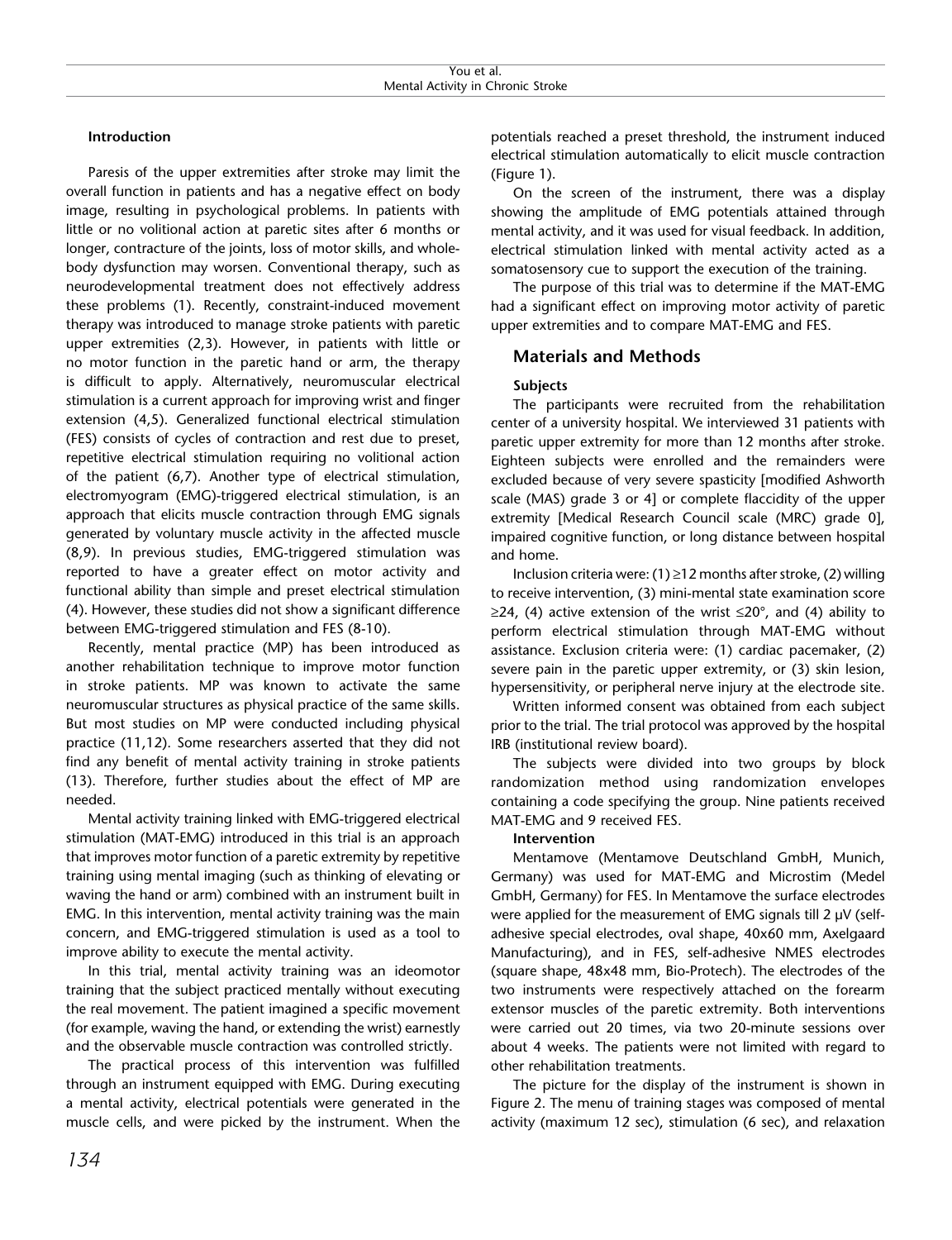| You et al.                        |  |  |  |  |
|-----------------------------------|--|--|--|--|
| Mental Activity in Chronic Stroke |  |  |  |  |

(12 sec). The stimulation threshold was set to the sum of the resting intensity (electric signal gained during relaxation without mental effort) and the offset value. The offset value was the value of the signal intensity attained through mental activity for stimulation and was administered by the operator before the beginning of the intervention. The display of the



Figure 1. Processes of mental activity training linked with EMGtriggered electrical stimulation. 1. During mental activity, Action potentials from the brain reach axon terminal on forearm, and a change of EPP, non-propagating reversals of the end-plate potential, occurs. 2. The instrument picks up these EPPs on the forearm. 3. When the potentials reach a preset threshold, automatic electrical stimulation was triggered. 4. The cortical activation occurs by somatosensory and visual feedback.



Figure 2. Displays of the instrument screen. A: the menu of training stage, B: the current offset value, C: stimulation threshold, D: the EMG potentials picked up from muscles activated by mental practice, E: the maximum amplitude of the EMG potentials gained during mental activity, F: the numerical value of the EMG potentials, and G: light-emitting diode.

EMG potentials captured during mental activity was indicated by the lower one of the two crossbars on the monitor, and when subjects executed mental activity properly, the crossbar grew to the right.

Adjustments to this modality included the following: (1) Stimulation intensity was increased stepwise until movement of the finger and wrist occurred; (2) offset value was  $5 \mu$ V (when current voltage for mental activity exceeded this offset value, the stimulator performed electrical stimulation); (3) stimulation time was 6 sec; (4) break time (relaxation time) was 12 sec; (5) maximum time for mental activity was 12 sec; and (6) correction factor was 10% (whenever 3 trials were performed successively or not, offset value increase or decrease automatically by the adjusted value of correction factor).

The process of MAT-EMG was conducted as follows: (1) The patients were rehearsed enough to use a meaningful mental activity (thinking of waving the whole arm earnestly in this trial) (2). Working menu in LCD monitor displayed 'Please relax'. The subjects were completely relaxed in a comfortable position to avoid movement as much as possible, and showed the EMG potential at resting level displayed in the monitor for control of the relaxation (3). After 12 seconds, working menu was changed into 'Mental activity', and then, the light-emitting diode below the display flashed green. The subjects started the mental activity and executed a meaningful movement mentally. They were instructed to imagine waving their own hand as much as possible. Then they were asked not to use any observable muscle contraction and guided to use metal activity only by therapists throughout the treatment. (The patients were given 12 seconds for mental activity. When they generated the potential to reach threshold in time, immediately the instrument induced electrical stimulation, and when they executed successfully, 12 seconds were given again. In case that they failed more than 3 times, the threshold was declined automatically) (4). When the EMG potential due to mental activity reached threshold, working menu was changed into 'Stimulation active', and the diode showed the red color. At the same time, the instrument induced electrical stimulation to contract muscles (4). After stimulation for 6 seconds, the red color of the diode went out and the menu 'Please relax' reappeared.

To evaluate whether the contraction of the target muscle occurred or not during executing the mental activity training of this trial, a diagnostic electromyograph (Medelec Synergy EMG and EP system, software version 11, Oxford Instruments; lower filter-10 Hz, high filter-10 KHz, sensitivity-50 µV) was used. Parameters of the EMG were low frequency filter of 10 Hz, high frequency filter of 10 KHz, and a sensitivity of 50µV. The needle electrode (disposable concentric needle electrode, length 25 mm, diameter 0.30 mm, recording area 0.019 mm2, Nihon Kohden) was inserted into the extensor digitorum muscle alongside electrodes of the instrument. Consequently, during mental activity, the crossbar of the display (showing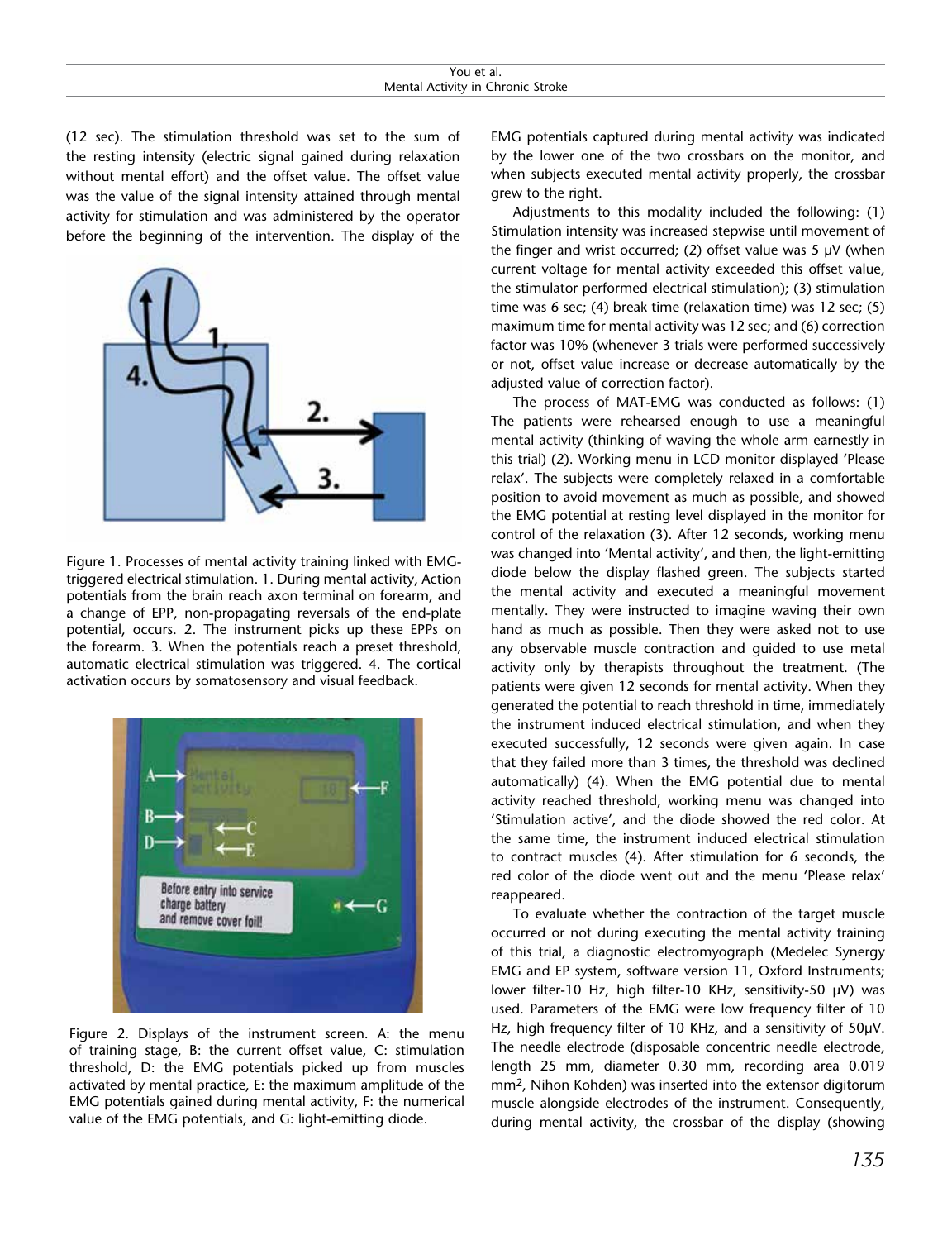the amplitude of signals detected by the instrument) increased, but no motor unit action potentials (MUAPs) were found in the electromyography using needle electrode. That meant that no muscle contraction occurred during the mental activity training.

Additionally, to analyze the signals picked by the instrument, surface electrodes (disposable adhesive 4-disk electrodes, 20 mm diameter disk, Hurev), instead of the needle electrode, were used in the same mode of the electromyograph. They were attached to the extensor digitorum muscle alongside electrodes of the instrument. During executing mental activity,

| Table 1. Baseline Characteristics.     |               |                |  |  |  |  |
|----------------------------------------|---------------|----------------|--|--|--|--|
|                                        | <b>FES</b>    | <b>MAT-EMG</b> |  |  |  |  |
|                                        | $(n=8)$       | $(n=8)$        |  |  |  |  |
| Gender                                 |               |                |  |  |  |  |
| Male                                   | 4 (50.0%)     | 6 (75.00%)     |  |  |  |  |
| Female                                 | 4 (50.0%)     | 2 (25.00%)     |  |  |  |  |
| Age, years                             |               |                |  |  |  |  |
| Mean (SD)                              | 51.25 (11.02) | 54.25 (12.44)  |  |  |  |  |
| Stroke type                            |               |                |  |  |  |  |
| <b>Ischemic</b>                        | $5(62.50\%)$  | $5(62.50\%)$   |  |  |  |  |
| Hemorrhagic                            | 3 (37.50%)    | 3 (37.50%)     |  |  |  |  |
| Paretic side                           |               |                |  |  |  |  |
| Right                                  | $6(75.00\%)$  | 4 (50.0%)      |  |  |  |  |
| Left                                   | 2 (25.00%)    | 4 (50.0%)      |  |  |  |  |
| Time from<br>stroke (months)           |               |                |  |  |  |  |
| Mean (SD)                              | 40.75 (14.98) | 36.00 (15.32)  |  |  |  |  |
| <b>MMSE</b>                            |               |                |  |  |  |  |
| Mean (SD)                              | 27.88 (1.64)  | 28.63 (1.85)   |  |  |  |  |
| EES, Eunctional electrical stimulation |               |                |  |  |  |  |

FES: Functional electrical stimulation

MAT-EMG: Mental activity training linked with EMG-triggered electrical stimulation MMSE: Mini-mental state examination SD: Standard deviation

#### **Table 2. Outcome Measures of Each Group.**

some small waveforms with amplitudes under 50 µV were detected on the EMG screen. Immediately before the potential of signals (picked up by the instrument) reached the threshold to trigger electrical stimulation, they increased in number and amplitude. Thus, it was reasoned that the signals picked up by the instrument during mental activity were caused by the end-plate potential (EPP, the summation of multiple miniature end-plate potential) that did not exceed the muscle membrane threshold level to produce a muscle fiber action potential resulting in an observable muscle contraction (14).

The FES was automatic, without voluntary activity or mental effort required to move the arm. Biphasic pulses with a frequency of 35 Hz and a pulse width of 200 µS were applied for 12 sec. The amplitude was adjusted to obtain an optimal response with no discomfort, pain, skin irritation, or muscle spasm (average 15-25 mA).

#### **Outcome Measures**

The ROM of the wrist joint was measured with a goniometer (SG75, ±2° error within a range of 90°, 10 Hz frequency) linked to a Biometrics DataLINK (Biometrics Ltd, UK). Sensors were attached to the medial border of the radius and the dorsal surface of the third metacarpal bone. The relaxed position with the hand pronated was defined as 0°. The ROM values were obtained depending on the degree of wrist joint extension.

The isometric muscular strength during wrist joint extension was measured using Biometrics DataLINK. EMG sensors were integral electrodes with a fixed electrode distance of 20 mm, fixed to the extensor digitorum and extensor carpi radialis muscles surface using die-cut, medical-grade, double-sided adhesive tape. The root mean square of the EMG signals due to maximal contraction for 5 seconds was defined as muscular strength.

Spasticity was measured using the MAS, and the functional performance of a paretic extremity was evaluated by the Fugl-Meyer Motor Assessment of Upper Extremity (FMM-UE), Amount of Use (AOU) scale, Quality of Movement (QOM) scale, and the Motor Activity Log (MAL). The performance and independence in

|            |               | <b>FES</b><br><b>MAT-EMG</b> |                   |               |               | p                 |         |
|------------|---------------|------------------------------|-------------------|---------------|---------------|-------------------|---------|
|            | <b>Before</b> | After                        | <b>Difference</b> | Before        | After         | <b>Difference</b> |         |
| ROM (deg)  | 16.00 (21.97) | 20.90 (26.57)                | $4.95*$ (5.17)    | 23.80 (15.19) | 34.49 (21.75) | $10.69 * (9.19)$  | 0.23    |
| $RMS$ (mV) | 0.13(0.08)    | 0.27(0.11)                   | 0.15(0.23)        | 0.30(0.17)    | 0.40(0.23)    | 2.32(5.59)        | 0.19    |
| <b>MAS</b> | 1.88(1.25)    | 1.75(1.16)                   | 0.25(0.46)        | 2.50(0.76)    | 1.88(0.99)    | $0.75*(0.46)$     | 0.11    |
| <b>FMM</b> | 20.88 (11.74) | 22.00 (12.77)                | 1.13(1.64)        | 25.63 (10.03) | 31.88 (12.91) | $6.13*$ (3.40)    | $0.03*$ |
| AOU        | 7.75(8.15)    | 9.25(9.29)                   | 1.50(2.14)        | 11.88 (6.92)  | 16.13(9.42)   | 4.25(7.30)        | 0.72    |
| QOM        | 8.25(7.38)    | 9.13(8.46)                   | 0.88(1.36)        | 16.75(9.57)   | 20.88 (15.41) | 4.13(8.11)        | 0.96    |
| <b>MBI</b> | 72.50 (16.73) | 73.75 (18.01)                | 1.25(1.91)        | 86.00 (11.54) | 87.75 (12.09) | 1.75(2.19)        | 0.72    |

FES: Functional electrical stimulation, MAT-EMG: Mental activity training linked with EMG-triggered electrical stimulation, ROM: Range of Motion of wrist joint, RMS: Root Mean Square of extensor muscles of forearm, MAS: Modified Ashworth Scale, FMM: Fugl-Meyer Motor Assessment of upper extremity, AOU: Amount of Use of Motor Activity Log, QOM: Quality of Movement of Motor Activity Log, MBI: Modified Barthel Index

NOTE. P values are results compared between groups. All values except P are mean and standard deviation of measures. Standard deviation was shown in parentheses. \*P<0.05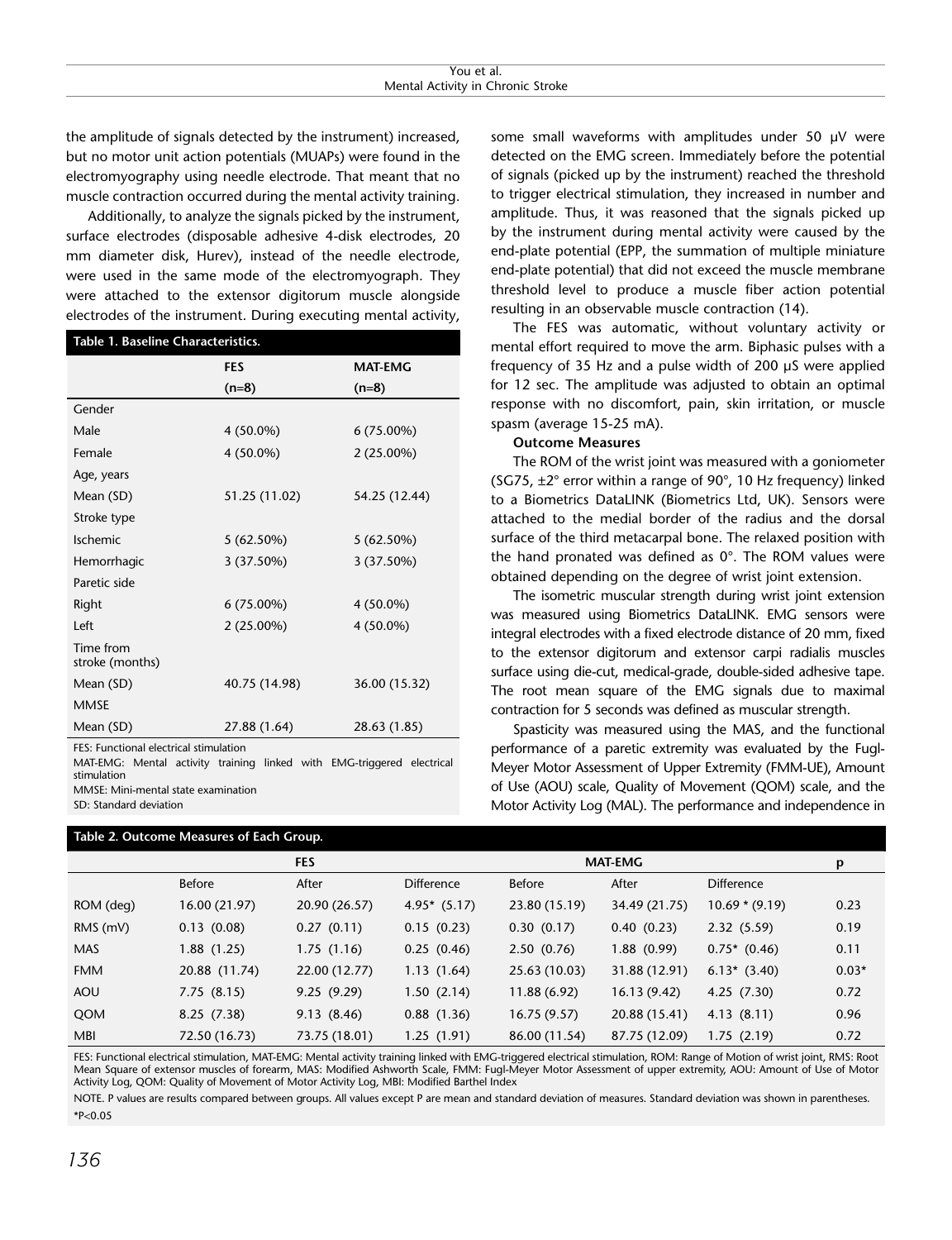#### You et al. Mental Activity in Chronic Stroke

| Table 3. Domains of Fugl-Meyer Motor Assessment of Upper Extremity. |                 |              |                   |               |                |                   |         |
|---------------------------------------------------------------------|-----------------|--------------|-------------------|---------------|----------------|-------------------|---------|
|                                                                     | <b>FES</b>      |              |                   |               | <b>MAT-EMG</b> |                   |         |
|                                                                     | <b>Before</b>   | After        | <b>Difference</b> | <b>Before</b> | After          | <b>Difference</b> | p       |
| Shoulder                                                            | 18.50 (9.34)    | 18.63 (9.52) | 0.13(0.35)        | 21.25 (7.30)  | 24.13 (8.56)   | $2.88*$ (2.75)    | $0.03*$ |
| Wrist                                                               | 1.00(1.07)      | 1.75 (1.76)  | 0.75(1.04)        | 0.75(1.75)    | 3.63(2.20)     | $2.75*$ (1.83)    | $0.02*$ |
| Hand                                                                | $0.63$ $(0.74)$ | 0.75(0.89)   | 0.13(0.35)        | 1.75(2.31)    | 2.13(2.64)     | 0.38(0.74)        | 0.65    |
| Coordination                                                        | 0.75(1.16)      | 0.88(1.36)   | 0.13(0.35)        | 1.88 (0.83)   | 2.00(93)       | 0.13(0.35)        | 1.00    |

FES: Functional electrical stimulation, MAT-EMG: Mental activity training linked with EMG-triggered electrical stimulation, ROM: Range of Motion of wrist joint, RMS: Root Mean Square of extensor muscles of forearm, MAS: Modified Ashworth Scale, FMM: Fugl-Meyer Motor Assessment of upper extremity, AOU: Amount of Use of Motor Activity Log, QOM: Quality of Movement of Motor Activity Log, MBI: Modified Barthel Index

\*P<0.05

\*There was a significant difference between the wrist and shoulder of Fugl-Meyer Motor Assessment of upper extremity before and after intervention in MAT-EMG group (P value was 0.05).



Figure 3. Flow diagram of the trial.

activities of daily living was measured using the modified Barthel index (MBI). All measurements were performed before and after intervention by two occupational therapists. They were blind for which group patients belonged to.

#### **Analysis**

To assess independence between the two groups before intervention, the independent t-tests were performed on age and time from stroke, and the Mann-Whitney U test was used on measures before the intervention. The Wilcoxon signedranks test was conducted to compare measures before and after intervention in each group. The Mann-Whitney U test was used to compare the change in outcome measures between the two groups. All data analyses were conducted using SPSS version 12.0 for Windows. The significance level was set at 0.05.

### **Results**

The flow diagram is shown in Figure 3. Eighteen subjects were enrolled and 16 completed intervention. One in the MAT-EMG group was excluded from the analysis as he did not participate in the intervention several times. The other one in

the FES group discontinued due to a severe upper respiratory tract infection.

Baseline characteristics are summarized in Table 1. In the comparison of the two groups before intervention, the MAT-EMG group had higher scores in the root mean square, QOM, MAL and the MBI. However, there were no significant differences between the two groups in the FMM-UE and the MAS related to motor function of the upper extremity.

#### **Outcome Measures Before and After Intervention**

Table 2 shows all outcome measures for both groups.

The ROM of the wrist joint increased significantly in both groups after intervention, but the difference in effect between the two groups was not significant.

The root mean square of forearm extensor muscles showed no difference before and after intervention in either group. No, significant difference was found in the change scores of the measure between groups.

The MAS score decreased significantly after the intervention in the MAT-EMG group. It also declined in the FES group but not significantly. The difference in the change scores between the two groups was not significant.

The FMM-UE scores increased significantly in the MAT-EMG group after intervention. However, the difference between the scores before and after the intervention in the FES group was not significant. A significant difference in the change scores of the measures between the two groups was shown, and the point changes in the MAT-EMG group were higher than the other group. Thus, MAT-EMG had a meaningful effect on improving the motor function of the paretic extremity, but FES did not.

There was no significant difference in AOU, QOM and MBI scores within and between the two groups.

Post hoc power analyses were done using G\*Power 3.0.10 for comparing the changes in each outcome measure between the two groups. The power of FMM-UE scores was 0.97, and the others were less than 0.8.

## **Domains of the Fugl-Meyer Motor Assessment of Upper Extremity**

The FMM-UE domain scores for both groups are shown in Table 3. A significant difference was observed before and after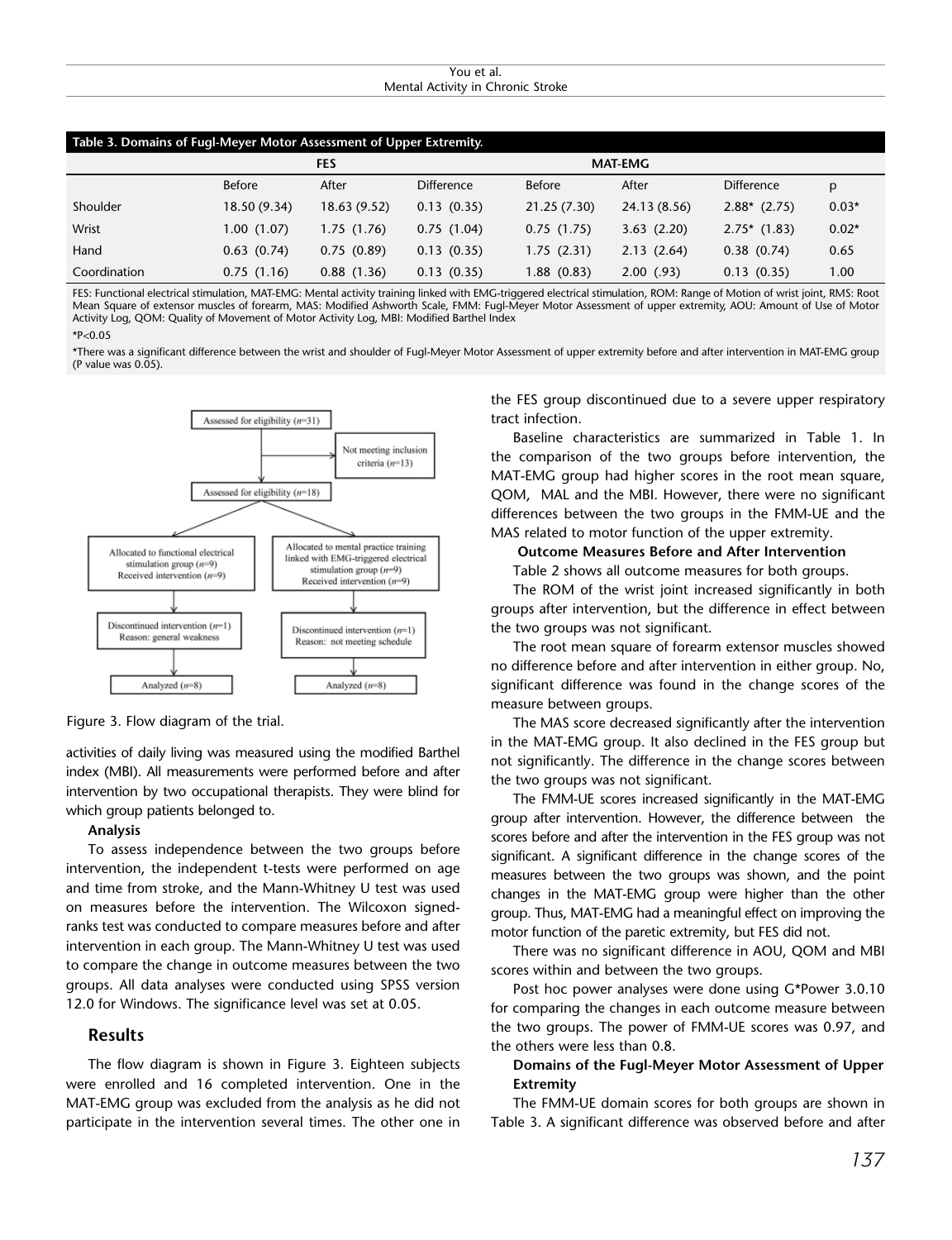intervention in the wrist and shoulder scale for the MAT-EMG group but not for hand or coordination scales or for any scales in the FES group. Also, a significant difference was found in the change scores of each wrist and shoulder domain between groups.

Post hoc power analyses for the test comparing changes of each domain between the two groups were done using G\*Power 3.0.10. The power of the shoulder and wrist score was 0.85 and 0.82 respectively, and the other two were less than 0.8.

## **Discussion**

This trial examined the effects of MAT-EMG on motor function of a paretic upper extremity in chronic stroke patients. Our results showed that MAT-EMG had a greater effect than FES on recovery of motor function in the paretic extremities of chronic stroke patients.

The characteristic of MAT-EMG used in this trial is the reinforcement of the mental activity through EMG-triggered electrical stimulation. For that, an instrument (built in EMG) was employed as a tool to induce the execution of mental activity through visual feedback (by a display to show EMG potentials) and somatosensory input by electrical stimulation in time with mental activity. MAT-EMG is presumed to improve motor function according to the following mechanisms: (1) an activation of motor cortex by mental activity itself, (2) reorganization of the motor and somatosensory cortices (15).

How the instrument in this trial picked up EMG signals related to mental activity executed without the observable muscle contraction was our concerns. At rest, there is spontaneous random release of acetylcholine (ACh) in synaptic vesicles of the axon terminal. Some ACh bind to its receptor, and result in a small amount of postsynaptic membrane depolarization [it is referred to as a miniature end-plate potential (MEPP), about 1 mV]. When signals from the brain in the form of action potential reach the axon terminal, multiple vesicles in the axon terminal release ACh. The summated effect of multiple MEPPs produces the end-plate potential (EPP). The EPP is localized non-propagating reversals of the end-plate potential. If the EPP reaches threshold, the EPP is quickly outdone by the generation of an action potential. This action potential depolarizes the muscle membrane and the all-ornone propagation of an impulse is initiated in the muscle fiber. While the subject executes the mental activity after resting and in relaxed state, the amount of ACh released in vesicle of the axon terminal increases, resulting in the changes in the EPP (16). The instrument of our trial is thought to pick up the EMG signals of the EPP below threshold that generates MUAPs to make observable muscle contraction.

The instrument introduced for MAT-EMG is similar to generalized EMG-triggered electrical stimulation. However, the former employed EMG signals caused by a mental activity as a trigger, while the latter used signals generated by the voluntary muscle contraction (mainly MUAP). In addition,

MAT-EMG is possible to be used in stroke patients with almost no observable muscle contraction (MRC grade 1), while generalized EMG-triggered electrical stimulation or constraintinduced movement therapy are universally applicable in patients with muscle strength MRC grade 2 (poor) or greater (17,18). Thus, this intervention may be recommended as a tool that improves the motor function of the paretic extremity for early or chronic stroke patients with little muscle strength. Practically, one subject enrolled for this trial had little muscle strength (MRC grade 1) in forearm, but he could carry out MAT-EMG successfully by the help of the therapist. Our intervention could be applied also in patients with MRC grade 2 or more muscle strength. However, there has been no trial comparing MAT-EMG with generalized EMG-triggered stimulation for patients with the observable muscle contraction. Further studies are needed on whether any intervention is more effective than the other in improving motor function and if there is a difference between the two interventions in brain image study.

Meanwhile, FES showed a tendency to increase FMM-UE score of the paretic upper extremity after intervention, but results were not significant. In a previous trial, Wu et al. (5) reported that electric somatosensory stimulation of the paretic extremity might improve performance on the Jebsen-Taylor Hand Function test in chronic stroke patients. Additionally, de Kroon et al. (19) suggested that therapeutic electrical stimulation had a positive effect on improving motor control of the upper extremity in stroke patients. Possible explanations for our conflicting results include: (1) most subjects had poor function without the ability to grasp or release objects; (2) the subjects were monitored by a therapist to limit the observable muscle contraction; and (3) the effect of electrical stimulation was too weak to improve function.

We found that the motor function of the site receiving stimulation improved significantly. That is, the wrist scores of the FMM-UE in the MAT-EMG group increased significantly after intervention. Although not significant, a similar tendency was seen in the FES group. This means that the therapeutic effect appeared in the directly stimulated area. Or the result may be attributed to mental activity itself, a thinking of waving earnestly the hand, used in this trial. Therefore, we can assume that activation of the specific area of the motor cortex working to move the wrist happens by mental activity, electrical stimulation or all. Further studies are needed to observe which one has more influence on the wrist function between electrical stimulation and mental activity.

We used a mental image waving the hand to improve motor function of an upper extremity. However, it was difficult to find patients with paresis of upper extremity more than 1 year and to execute a mental activity suitable for this intervention. A mental activity to simply extend the wrist was not able to induce electrical stimulation by the instrument. Through a mental image to wave the whole arm hard and earnestly by the help of therapists, the intervention could be carried out. As a result, a significant increase in the shoulder and wrist scales of